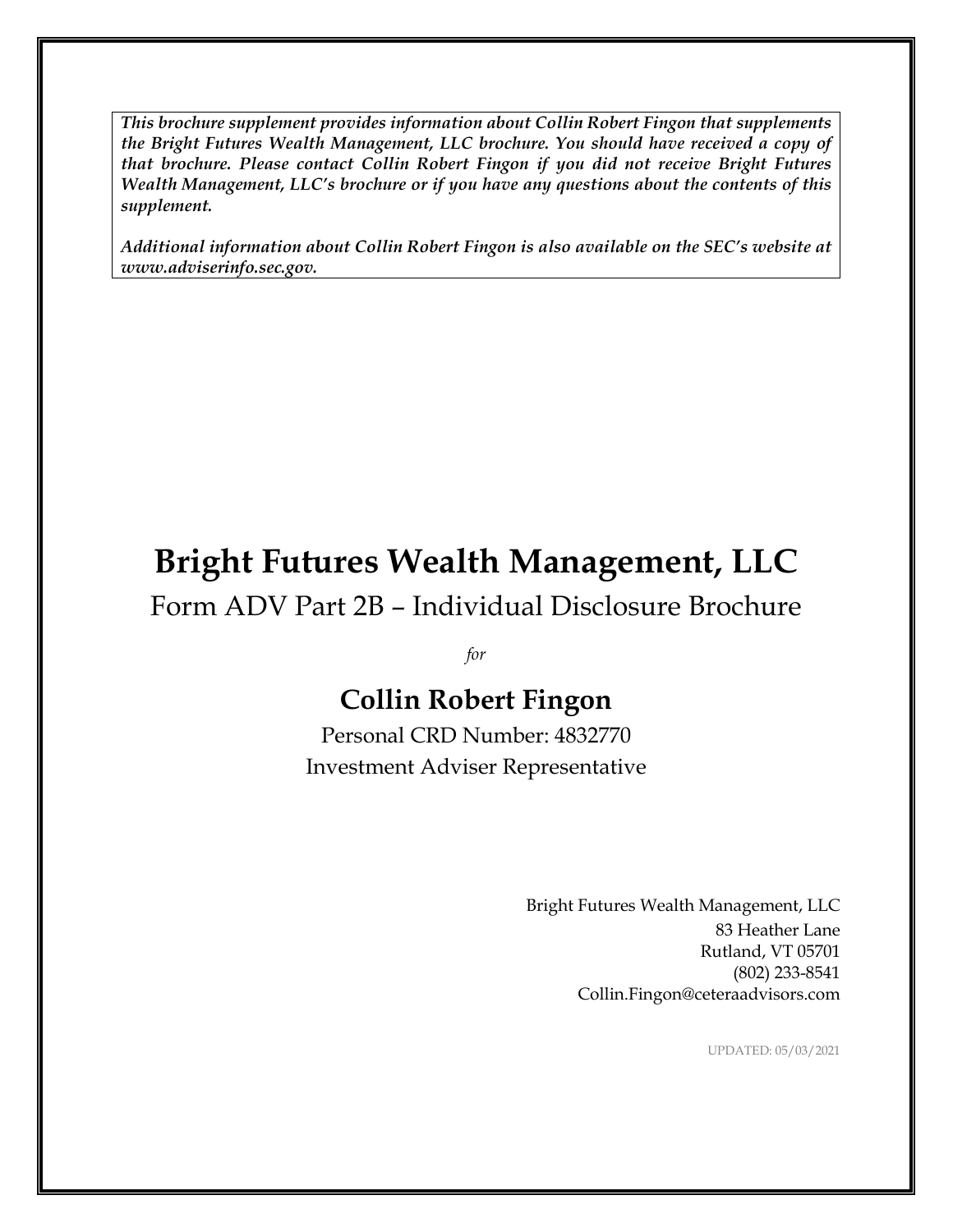### **Item 2: Educational Background and Business Experience**

| <b>Name:</b>                                                 | Collin Robert Fingon | <b>Born: 1981</b>                                                                     |
|--------------------------------------------------------------|----------------------|---------------------------------------------------------------------------------------|
| <b>Educational Background and Professional Designations:</b> |                      |                                                                                       |
| <b>Education:</b>                                            |                      |                                                                                       |
| M.B.A. Finance, Clarkson University - 2004                   |                      |                                                                                       |
| <b>Business Background:</b>                                  |                      |                                                                                       |
|                                                              | 01/2017 - Present    | <b>Investment Advisor Representative</b><br>Bright Futures Wealth Management, LLC     |
|                                                              | 01/2013 - Present    | Registered Representative/Investment Adviser<br>Representative<br>Cetera Advisors LLC |
|                                                              | 11/2011 - 12/2012    | <b>IAR</b><br>Multi-Financial Securities Corporation                                  |
|                                                              | $12/2008 - 10/2011$  | <b>IAR</b><br>H. Beck, Inc.                                                           |
|                                                              | $07/2004 - 11/2008$  | <b>IAR</b><br>Securian Financial Services                                             |

### **Item 3: Disciplinary Information**

There are no legal or disciplinary events that are material to a client's or prospective client's evaluation of this advisory business.

## **Item 4: Other Business Activities**

Collin Robert Fingon is a registered representative and investment adviser representative with Cetera Advisors LLC From time to time, he will offer clients advice or products from this activity. Clients should be aware that these services pay a commission and involve a possible conflict of interest, as commissionable products can conflict with the fiduciary duties of a registered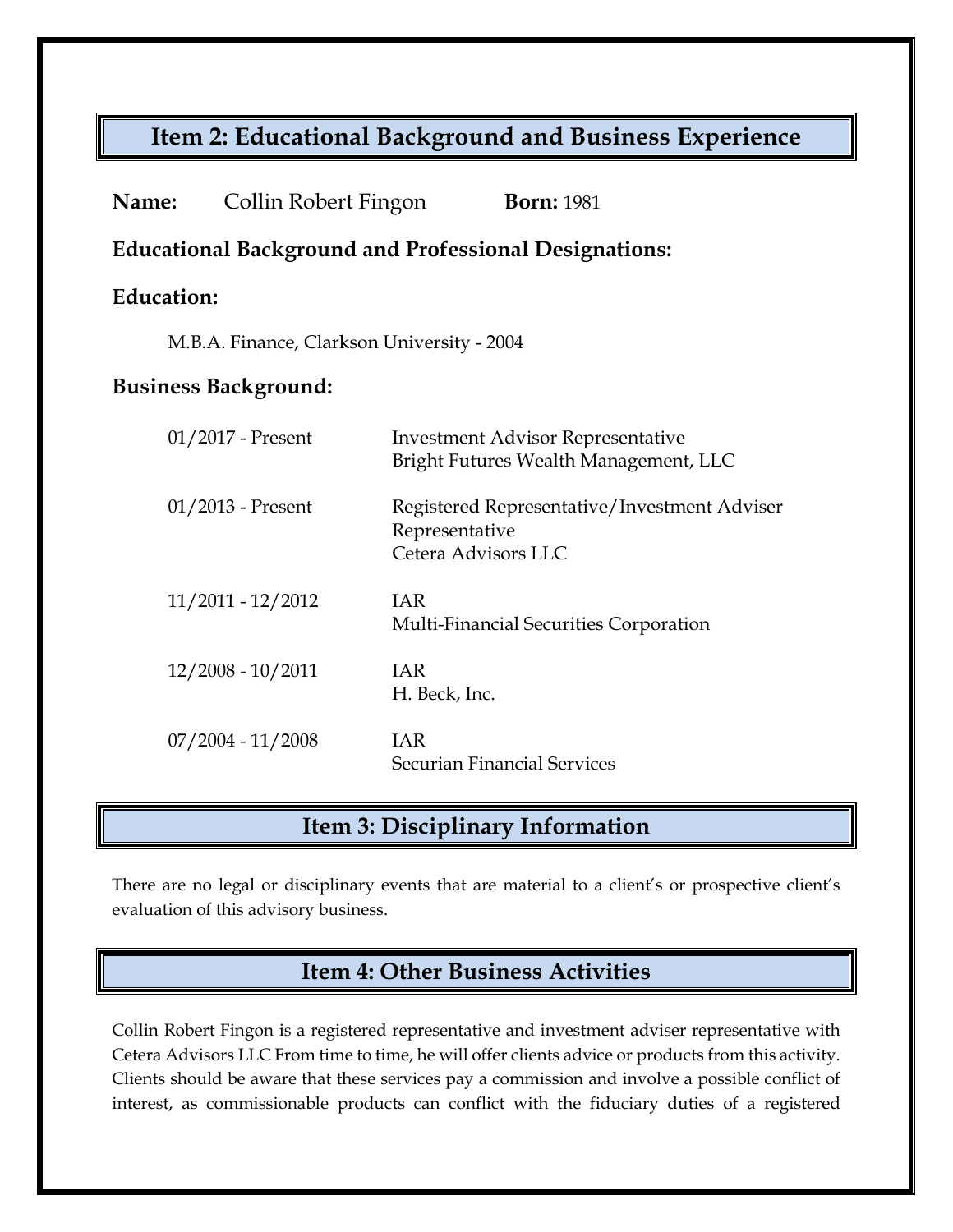investment adviser. Bright Futures Wealth Management, LLC always acts in the best interest of the client; including in the sale of commissionable products to advisory clients. Clients are in no way required to utilize the services any representative of Bright Futures Wealth Management, LLC in such individual's outside capacity.

Collin Robert Fingon is a licensed insurance agent. From time to time, he will offer clients advice or products from those activities. Clients should be aware that these services pay a commission or other compensation and involve a conflict of interest, as commissionable products conflict with the fiduciary duties of a registered investment adviser. Bright Futures Wealth Management, LLC always acts in the best interest of the client, including the sale of commissionable products to advisory clients. Clients always have the right to decide whether or not to utilize the services of any Bright Futures Wealth Management, LLC representative in such individual's outside capacities.

Collin Robert Fingon is a board member of the following: Karma Fraternity, Inc, Pico Ski Education Foundation, and Campaign Director of The Rutland County United Way. He is a 50% owner of Illusion Property Management. Collin Robert Fingon is also a Notary Public, Tax preparer (volunteer), Prosperity Wealth Management, DBA, Estate Planning, Business Succession and Consulting, Bright Futures Website, Bright Futures Wealth Management Portfolios, Bright Futures Wealth Management LLC, RIA and a Board Member of the Rutland Public School Foundation.

Collin Robert Fingon serves on the development committee at Rutland Regional Medical Center where his responsibility is fund raising. No time is spent on this activity during trading hours while 1 hour a month is spent outside of trading hours. Collin Robert Fingon receives no yearly compensation for these activities.

Collin Robert Fingon serves as a board member for United Way where his responsibility is fund raising. No time is spent on this activity during trading hours while 1 hour a month is spent outside of trading hours. Collin Robert Fingon receives no yearly compensation for these activities.

Collin Robert Fingon is the owner of Equimark Insurance Agency.

#### **Item 5: Additional Compensation**

In addition to advisory fees, Collin Robert Fingon earns sales incentives or awards from Cetera based on the value of assets under management, investment products sold, number of sales, client referrals, amount of new deposits or amount of new accounts at Cetera.